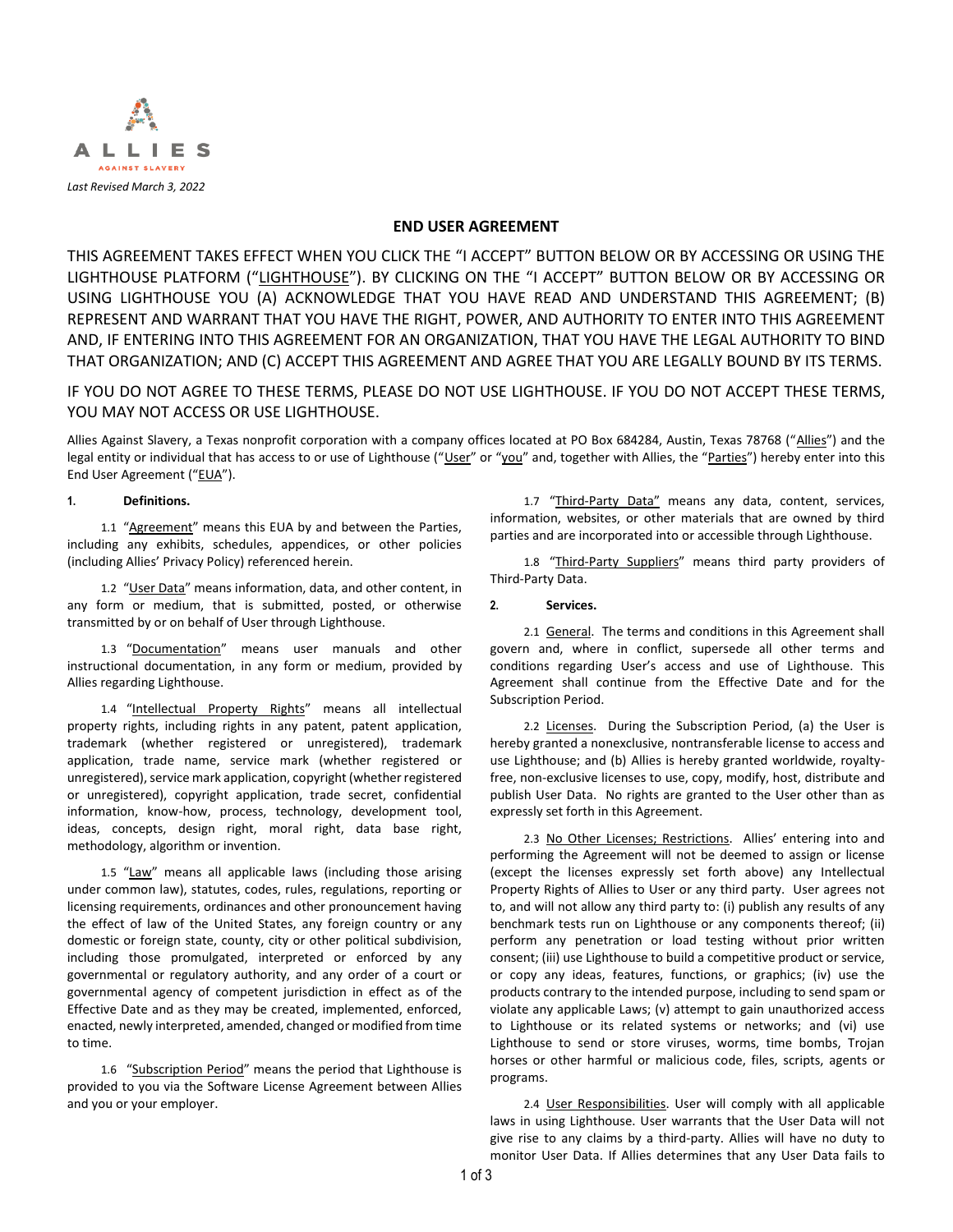comply with the terms of this Agreement, in addition to any other available remedies, Allies may, at its sole discretion and without liability to User, without judicial order and without prior notice to User, terminate or suspend Lighthouse or delete relevant User Data. As between Allies and User, User will, at its expense, be solely responsible and liable for its use of Lighthouse, including obtaining any necessary rights or permissions, and other third-party consents, required for such use.

2.5 Allies Responsibilities**.** Allies may process and store User Data in the United States or in other countries and territories and may transfer and access User Data from other countries, including where Allies has operations.

**3. Ownership.** All Intellectual Property Rights in Lighthouse and any materials provided by Allies including the Documentation and any copies, improvements, derivative works or other derivations thereof (collectively, "IP Deliverables") are the exclusive property of Allies. User will not attempt to (a) obtain or construct any copies of Lighthouse (other than any object code made available by Allies); (b) modify Lighthouse or the Documentation; (c) reverse engineer or otherwise attempt to access the source code of Lighthouse; (d) sublicense or otherwise use Lighthouse for the benefit of any third party; (e) use Lighthouse in violation of Law; or (f) utilize Lighthouse to store or process personally identifiable information of individuals, credit card information or other comparable data. User will implement commercially reasonable measures to protect against unauthorized access to or use of Lighthouse. User retains Intellectual Property Rights in the User Data.

**4. Improvements and Confidentiality.** User will reasonably cooperate with Allies' efforts to improve Lighthouse and will provide in writing or otherwise communicate to Allies all ideas or suggestions it may have regarding such improvements ("User Input"). In addition, ideas, works of authorship or other intellectual property relating to Lighthouse may be developed by the Parties jointly ("Joint IP" and, together with User Input, "Collaboration IP"). In consideration of Allies' undertakings herein, User agrees to assign, and does hereby assign, to Allies all Intellectual Property Rights it may have in such Collaboration IP and agrees to execute such further documents and take such further actions as Allies may reasonably request to implement and perfect this assignment.

You agree that Lighthouse, Third-Party Data, and the Documentation and any other information that a reasonable person would consider confidential or proprietary relating to Allies or Lighthouse constitute Allies' confidential information ("Confidential Information"). You shall maintain the confidentiality of the Confidential Information and limit its disclosure to only such other authorized users who are separately authorized to use Lighthouse and as have a genuine need to know such Confidential Information for the purposes of care coordination. You shall (a) hold such Confidential Information in strict confidence in accordance with this Agreement; (b) not use any such Confidential Information for any purpose other than as set forth in this paragraph; and (c) not disclose any such Confidential Information without the prior written authorization of Allies.

**5. Third-Party Data.** Allies will not be responsible for any Third-Party Data or services used by User even if such Third-Party Data is accessible via Lighthouse. User acknowledges that Lighthouse aggregates and collects Third-Party Data from licensors and parties who are not party to this EUA.

### **6. Warranties.** Each Party represents and warrants that:

6.1 it has full capacity and authority and all necessary consents to enter into and to perform this Agreement and to grant the rights

and licenses referred to in this Agreement and that this Agreement represents a binding commitment on it; and

6.2 it will comply with all applicable Laws in the performance of its obligations under this Agreement.

6.3 EXCEPT AS OTHERWISE PROVIDED IN THIS AGREEMENT AND TO THE FULLEST EXTENT PERMITTED BY LAW, ALLIES MAKES NO REPRESENTATION OR WARRANTY OF OR ABOUT LIGHTHOUSE. TO THE EXTENT PERMITTED BY LAW, ALLIES DISCLAIMS ALL OTHER WARRANTIES, EXPRESS AND IMPLIED, INCLUDING, BUT NOT LIMITED TO, NON-INFRINGEMENT, TITLE, THE IMPLIED WARRANTIES OF MERCHANTABILITY, FITNESS FOR A PARTICULAR PURPOSE, QUIET ENJOYMENT AND QUALITY, OR ARISING FROM A COURSE OF DEALING, LAW, USAGE, OR TRADE PRACTICE. NO ORAL OR WRITTEN INFORMATION OR ADVICE GIVEN BY ALLIES WILL CREATE ANY OTHER WARRANTIES OR IN ANY WAY INCREASE THE SCOPE OR EXTENT OF ALLIES' OBLIGATIONS HEREUNDER. Allies makes no representation, warranty, or commitment of any kind with regard to any Third-Party Supplier's compliance with the terms and conditions (e.g., confidentiality, compliance with law) of this Agreement. User acknowledges that Third-Party Suppliers or Allies may modify Lighthouse, or may release a new version of Lighthouse at any time and for any reason, including to address user needs or otherwise address competitive demands, to respond to a Law, or to advance innovation. Allies or Third-Party Suppliers may from time to time add new features, data or functionality to, or remove existing features, data or functionality from, Lighthouse they provide or make available. Allies makes no representations or warranties or commitments of any kind concerning Lighthouse or their use, accuracy, function or ownership and shall not be liable in any manner for any representation or warranty or commitment of any kind whether express or implied or collateral or whether arising by operation of law or otherwise. User acknowledges that portions of Lighthouse are provided by Third-Party Suppliers whose performance is not warranted or guaranteed by Allies.

USER HEREBY AGREES THAT ALLIES DOES NOT MONITOR LIGHTHOUSE OR ANY DATA THEREIN. IF USER BECOMES AWARE OR HAS "CAUSE TO BELIEVE" THAT A CHILD'S PHYSICAL OR MENTAL HEALTH HAS BEEN AFFECTED BY ABUSE OR NEGLECT BY ANY PERSON, USER SHALL IMMEDIATELY MAKE A REPORT TO LEGAL AUTHORITIES IF REQUIRED TO DO SO UNDER APPLICABLE LAW.

6.4 No forbearance, delay or indulgence by either Party in enforcing the provisions of this Agreement shall prejudice or restrict the rights of that Party, nor shall any waiver of its rights operate as a waiver of any subsequent breach, and no right, power or remedy herein conferred upon or reserved for either Party is exclusive of any other right, power or remedy available to that Party, and each such right, power or remedy shall be cumulative.

### **7. Indemnification and Limitation of Liability**

7.1 **Indemnification.** User will indemnify, defend and hold harmless Allies, the suppliers, and their affiliates, and their directors, officers, employees and agents, from and against any and all claims, demands, actions, causes of action, damages, loss, deficiency, cost, liability and expense, including reasonable attorneys' fees and amounts paid in settlement, resulting from any claim by a third-party, suit, action or proceeding connected with or relating to User's use of Lighthouse. Allies will give User prompt written notice of any such claim, and User will have the exclusive right to defend any claim and make settlements thereof at its own discretion. Allies may not settle or compromise such claim, except with prior written consent of User. At User's cost, Allies will give such assistance and information as User